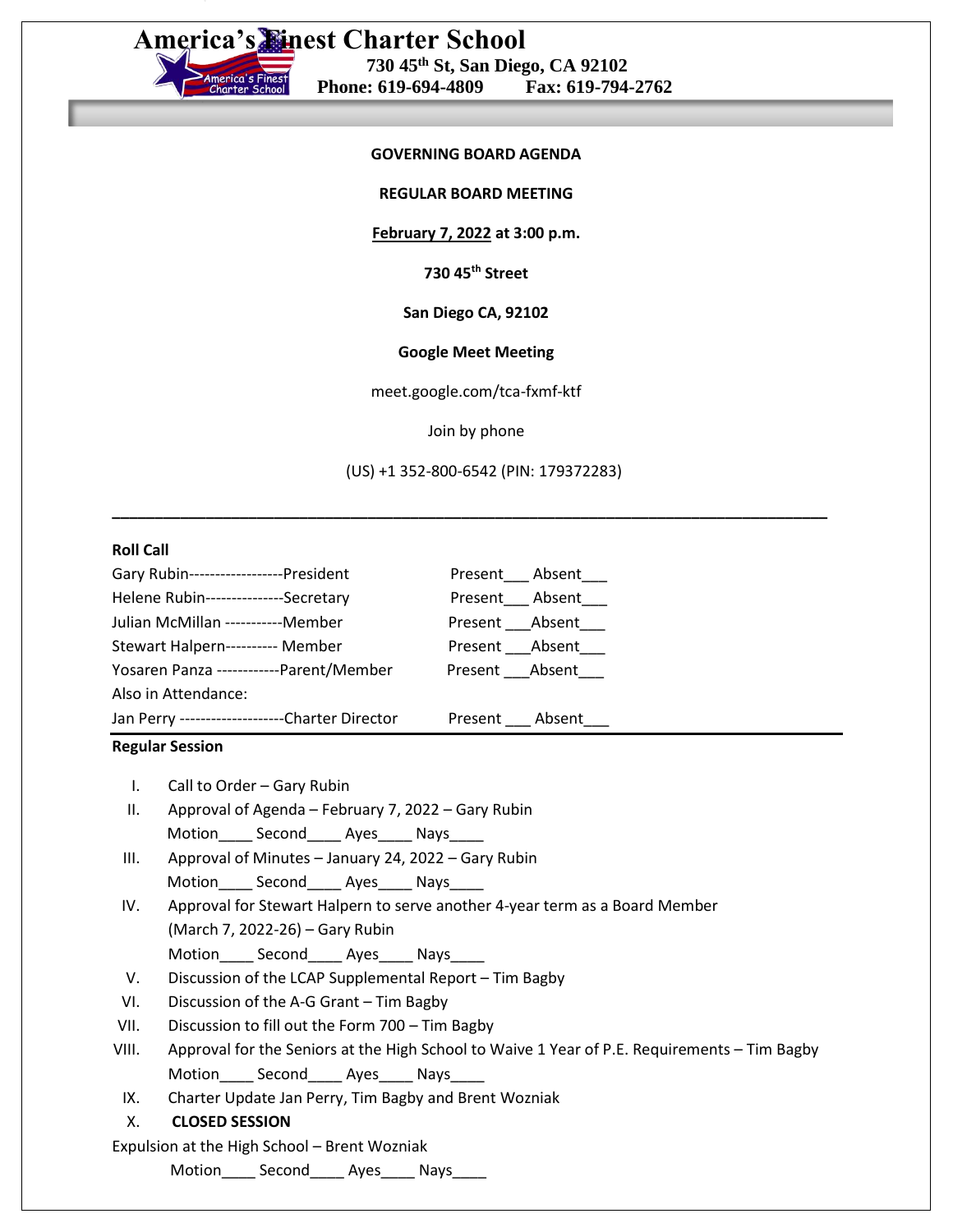# **America's Finest Charter School 730 45th St, San Diego, CA 92102**

 **Phone: 619-694-4809 Fax: 619-794-2762**

### **RECONVENE TO OPEN SESSION**

- XI. Public Report of Action Taken in Closed Session, if any, and Vote or Abstention of Each Board Member Present
- XII. Meeting Adjourned Motion Second Ayes Nays
- XIII. **PUBLIC COMMENT** This is the appropriate point in the meeting for any members of the audience to speak on matters of special interest or concern not on the present agenda. Please see the instructions for presentations to the Board by Parents and Citizens on the next page.

The next regularly scheduled Governing Board Meeting is to be held **March 7, 2022 at 3 P.M.**

# **INSTRUCTIONS FOR PRESENTATIONS TO THE BOARD BY PARENTS AND CITIZENS**

America's Finest Charter School ("School") welcomes your participation at the School's Governing Board ("Board") meetings. The purpose of a public meeting of the Board is to conduct the affairs of the School in public. Your participation assures us of continuing community interest in our school. To assist you in the ease of speaking/participating in our meetings, the following guidelines are provided:

- 1. Agendas are available to all audience members at the door to the meeting
- 2. Members of the public wishing to address the Board during Public Comment are requested, prior to the meeting, to submit to the Secretary of the Board their names and the subject on which they wish to speak. "Public Comment" is set aside for members of the audience to raise issues that are not specifically on the agenda. However, due to public meeting laws, the Board can only listen to your issue, not respond to take action. These presentations are limited to three (3) minutes and total time allotted to non-agenda items will not exceed fifteen (15) minutes. The Board may give direction to staff to respond to your concern or you may be offered the option of returning with a citizen-requested item.
- 3. Members of the public wishing to address the Board regarding items on the agenda are requested, prior to the meeting, to submit to the secretary of the Board their names and the subject on which they wish to speak. Regarding such items, you may specify that agenda item and you will be given an opportunity to speak for up to three (3) minutes when the Board discusses that item.
- 4. When addressing the Board, speakers are requested to state their name from the podium and adhere to the time limits set forth.
- 5. A member of the public requiring a translator will be provided twice the allotted time for public comment per individual speaker in accordance with Section 54954.3 of the Government Code.